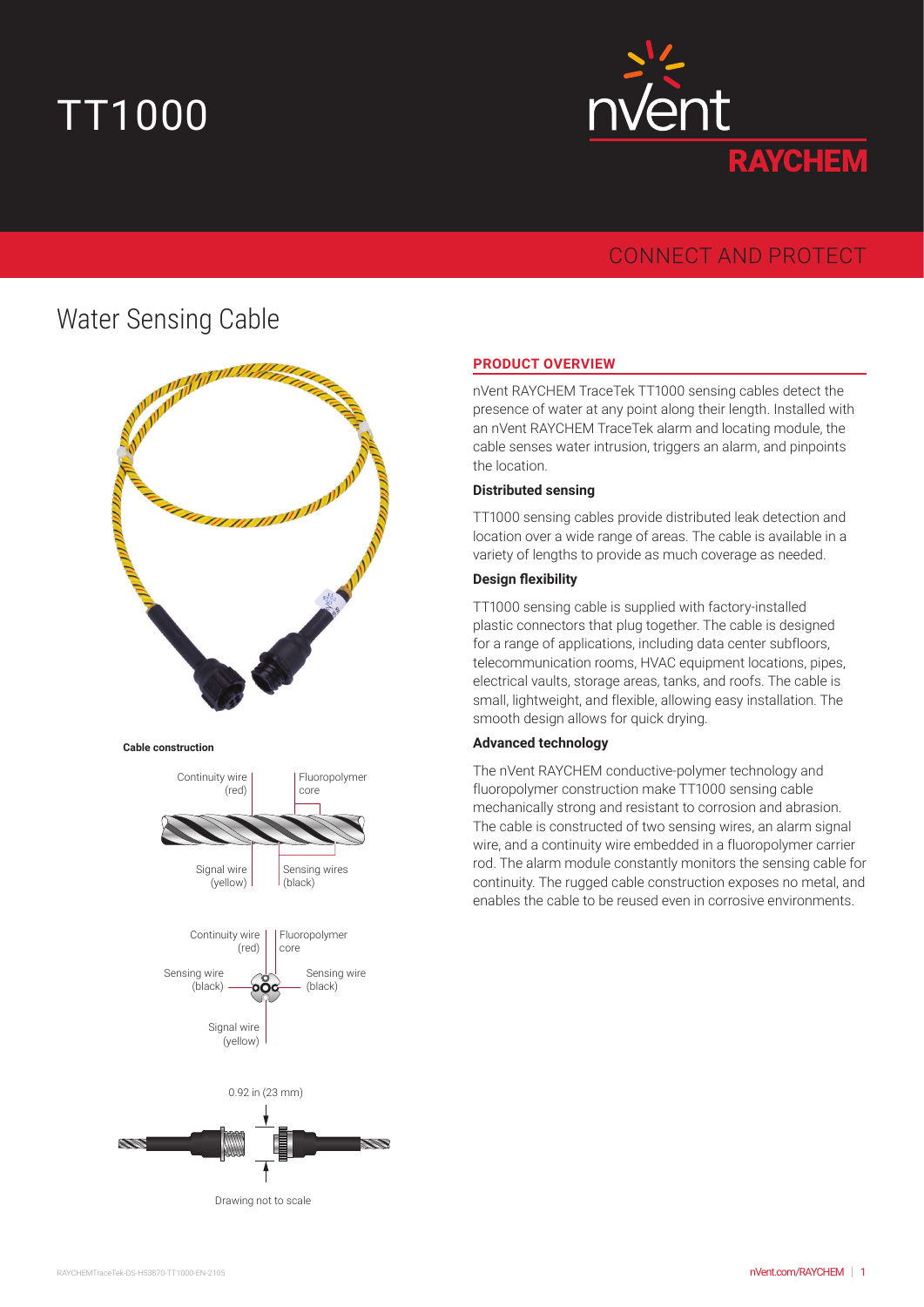#### **ORDERING INFORMATION**





#### **TT1000 modular sensing cable with factory-installed connectors**

| <b>Catalog number</b> | <b>Part number</b> | <b>Description</b>          |
|-----------------------|--------------------|-----------------------------|
| TT1000-1M/3FT-PC      | 409271-000         | 3 ft (1 m) sensing cable    |
| TT1000-3M/10FT-PC     | 391887-000         | 10 ft (3 m) sensing cable   |
| TT1000-5M/17FT-PC     | 072827-000         | 17 ft (5 m) sensing cable   |
| TT1000-7M/25FT-PC     | 017859-000         | 25 ft (7 m) sensing cable   |
| TT1000-15M/50FT-PC    | 805147-000         | 50 ft (15 m) sensing cable  |
| TT1000-30M/100FT-PC   | 396807-000         | 100 ft (30 m) sensing cable |
| TT1000-50M/165FT-PC   | P000000873         | 165 ft (50 m) sensing cable |

#### **TT1000 bulk sensing cable (connector kits required)**

| <b>Catalog number</b>             | <b>Part number</b> | <b>Description</b>                                                                             |
|-----------------------------------|--------------------|------------------------------------------------------------------------------------------------|
| TT1000-SC                         | 683901-000         | Bulk sensing cable on reel<br>Minimum length: 250 ft (75 m)<br>Maximum length: 1000 ft (300 m) |
| <b>Connector kits (not shown)</b> |                    |                                                                                                |

### **Catalog number Part number Description** TT-1000 / JC–CK–PC–M/F <sup>P</sup><sup>000000080</sup> Components for ten mated pairs of connectors

#### **Notes:**

- Refer to the Product Selection Guide (H53874) for other components of the nVent RAYCHEM TraceTek system.
- TT1000 sensing cables are compatible with existing TT100 systems.